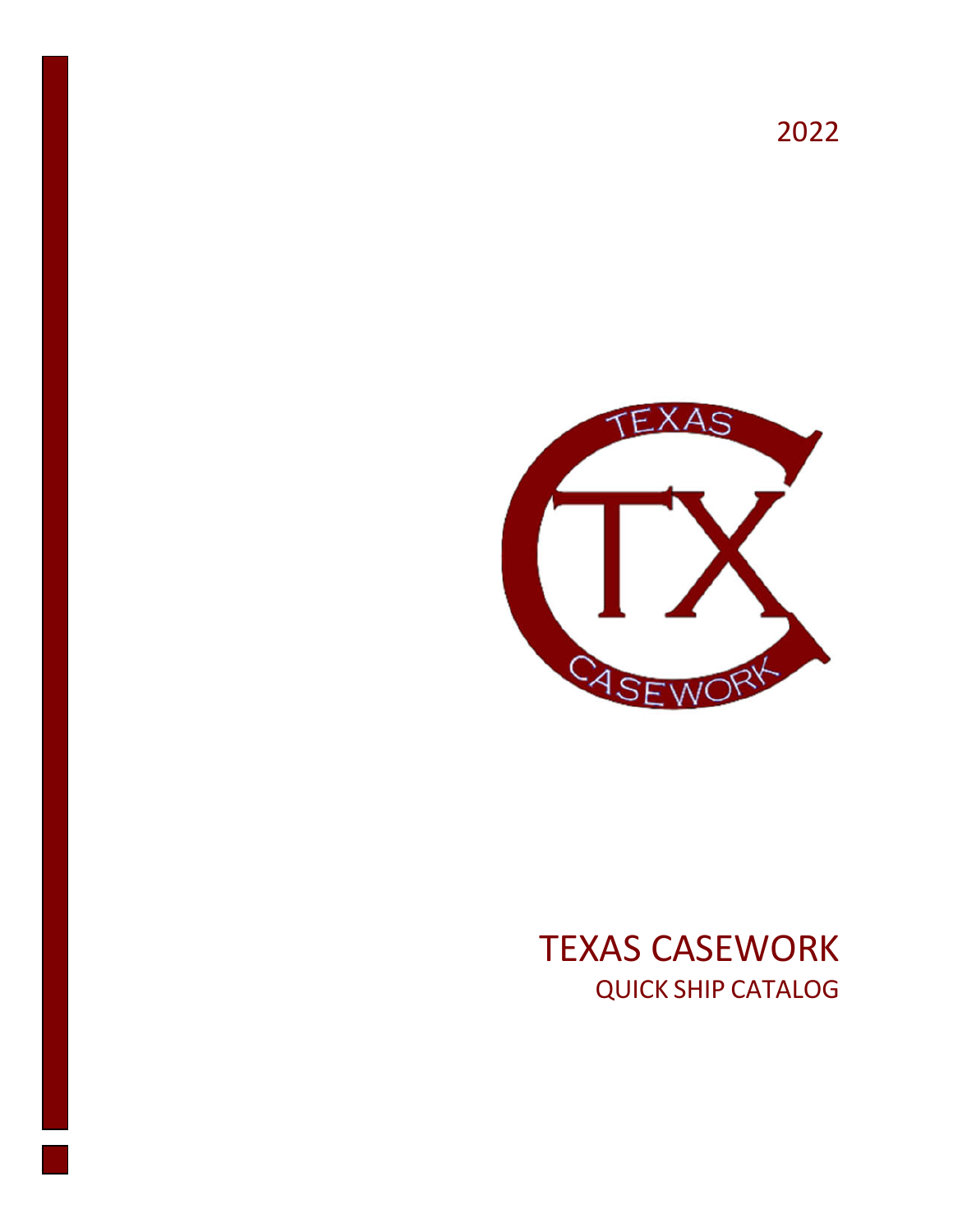# TABLE OF CONTENTS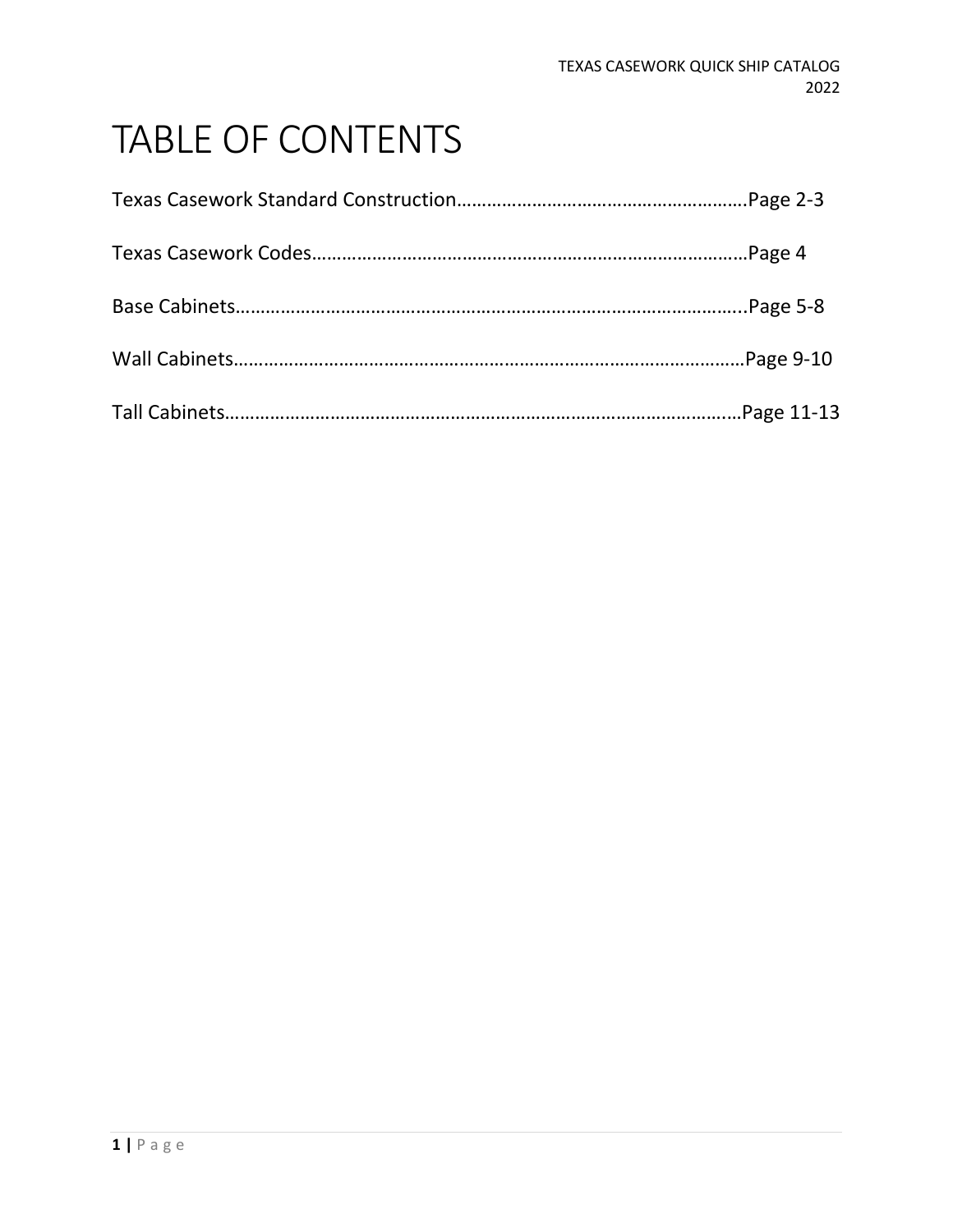### OUR CONSTRUCTION STANDARD

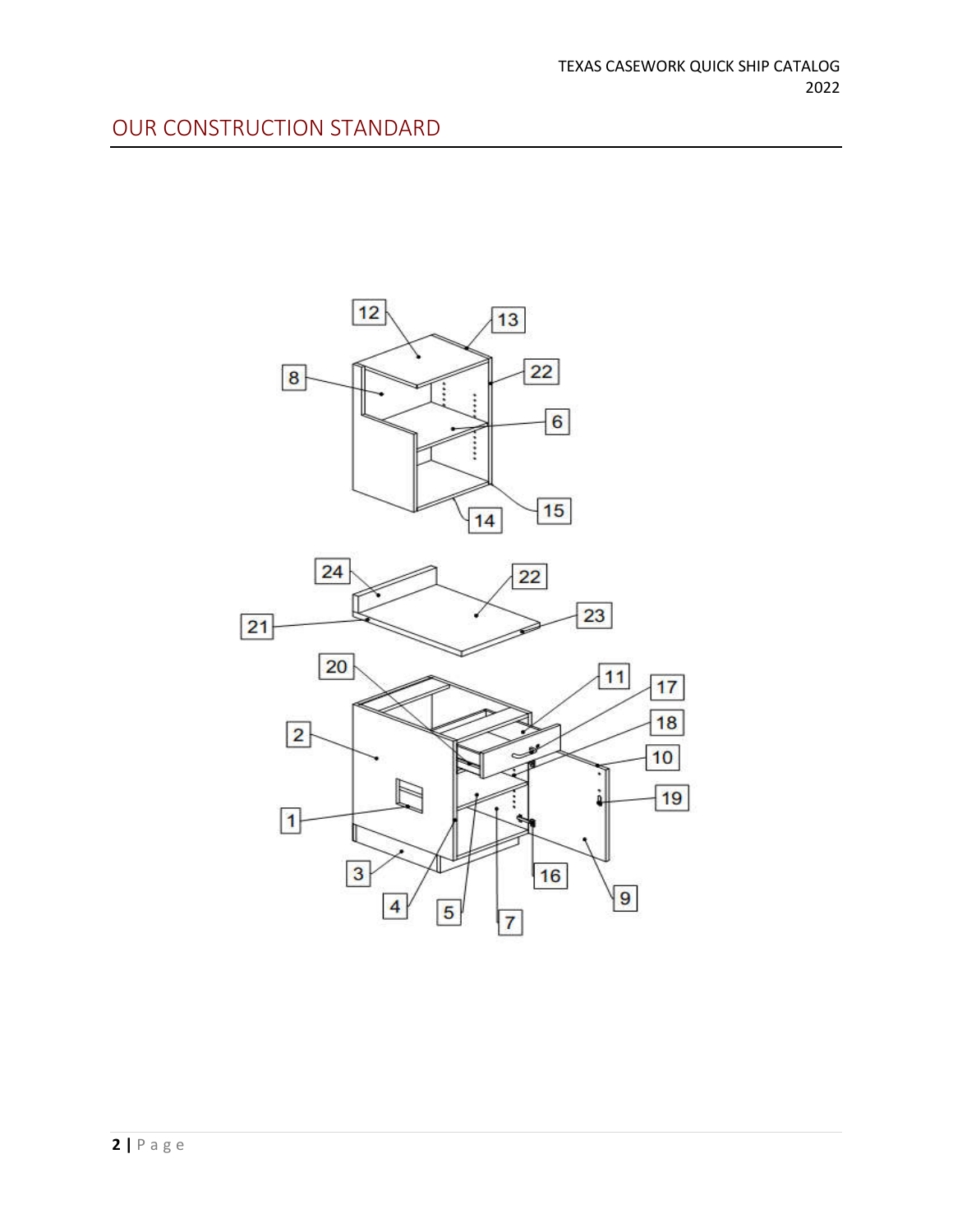| <b>TAG</b>    | <b>ITEM</b>                        | <b>DESCRIPTION</b>                    |  |
|---------------|------------------------------------|---------------------------------------|--|
|               | <b>CONSTRUCTION STYLE</b>          | <b>FULL OVERLAY</b>                   |  |
|               | <b>JOINERY</b>                     | <b>CONFIRMAT SCREWS</b>               |  |
| $\mathbf{1}$  | <b>CABINET CORE MATERIAL</b>       | 3/4" INDUSTRIAL GRADE PARTICLE BOARD  |  |
| $\mathcal{P}$ | <b>FINISHED SIDES</b>              | <b>HPDL</b>                           |  |
| 3             | <b>SUBBASE</b>                     | 3/4" PLYWOOD                          |  |
| 4             | <b>BODY FRONT EDGES</b>            | 0.5 MM PVC                            |  |
| 5             | SHELVES AT CLOSED CABINETS         |                                       |  |
|               | <b>THICKNESS</b>                   | 3/4" UP TO 30" WIDE, 1" OVER 30" WIDE |  |
|               | <b>CORE</b>                        | INDUSTRIAL GRADE PARTICLE BOARD       |  |
|               | <b>EDGES</b>                       | 3 MM PVC                              |  |
|               | <b>SURFACE</b>                     | <b>WHITE LINER</b>                    |  |
| 6             | SHELVES AT OPEN CABINETS           |                                       |  |
|               | <b>THICKNESS</b>                   | 3/4" UP TO 30" WIDE, 1" OVER 30" WIDE |  |
|               | <b>CORE</b>                        | INDUSTRIAL GRADE PARTICLE BOARD       |  |
|               | <b>EDGES</b>                       | 3 MM PVC                              |  |
|               | <b>SURFACE</b>                     | <b>HPDL</b>                           |  |
| 7             | <b>INTERIOR AT CLOSED CABINETS</b> | <b>WHITE LINER</b>                    |  |
| 8             | <b>INTERIOR AT OPEN CABINETS</b>   | <b>HPDL</b>                           |  |
| 9             | <b>FACE INTERIOR SURFACES</b>      | <b>WHITE LINER</b>                    |  |
| 10            | <b>FACE EDGES</b>                  | 3 MM PVC                              |  |
| 11            | <b>DRAWER BOXES</b>                |                                       |  |
|               | <b>JOINERY</b>                     |                                       |  |
|               | DRAWER BOTTOMS                     | 1/4"MEDIUM DENSITY FIBERBOARD         |  |
|               | CORE AT SUBFRONT, BACK, AND SIDES  | 1/2" HARDWOOD PLYWOOD                 |  |
|               | <b>DRAWER BOX EXPOSED EDGES</b>    | 3 MM PVC                              |  |
|               | DRAWER SURFACE FINISH              | <b>HPDL</b>                           |  |
| 12            | <b>WALL/TALL CABINET TOPS</b>      | <b>WHITE LINER</b>                    |  |
|               | 13   WALL/TALL CABINET TOP EDGES   | <b>NOT EDGED</b>                      |  |
| 14            | <b>WALL CABINET BOTTOMS</b>        | <b>HPDL</b>                           |  |
| 15            | <b>WALL CABINET BOTTOM EDGES</b>   | 0.5 MM PVC                            |  |
| 16            | <b>HINGES</b>                      | CONCEALED 120%%D                      |  |
| 17            | <b>PULLS</b>                       | 4" WIRE PULL                          |  |
| 18            | <b>SHELF SUPPORTS</b>              | 5 MM SPOON SHELF SUPPORT              |  |
| 19            | <b>LOCKS</b>                       |                                       |  |
| 20            | DRAWER SLIDES                      |                                       |  |
| 21            | <b>COUNTERTOP CORE MATERIAL</b>    | 3/4" INDUSTRIAL GRADE PARTICLE BOARD  |  |
| 22            | <b>COUNTERTOP SURFACE</b>          | <b>HPDL</b>                           |  |
| 23            | <b>COUNTERTOP EDGE</b>             | 3 MM PVC                              |  |
| 24            | <b>BACK SPLASH</b>                 | <b>TOP MOUNTED</b>                    |  |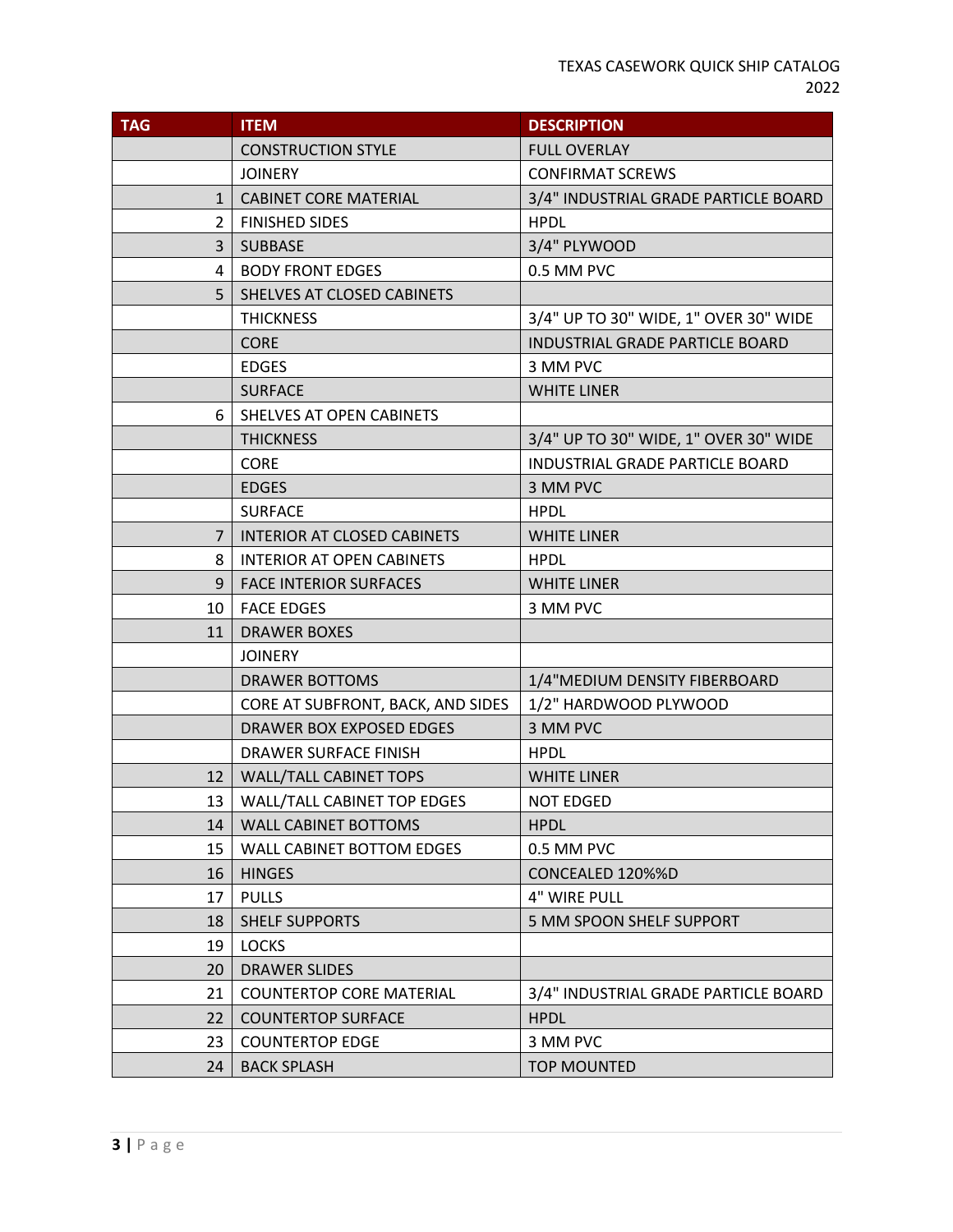Texas Casework has unique codes to denote the type and size of the cabinets. Below is an example of a code with an explanation of each part.



The first portion of the code is referencing the type of cabinet which you can find in the remaining pages of this catalog. The second, third, and fourth numbers are denoting the width, height, and depth of the cabinet. Each cabinet in the catalog has a set number for each of these values.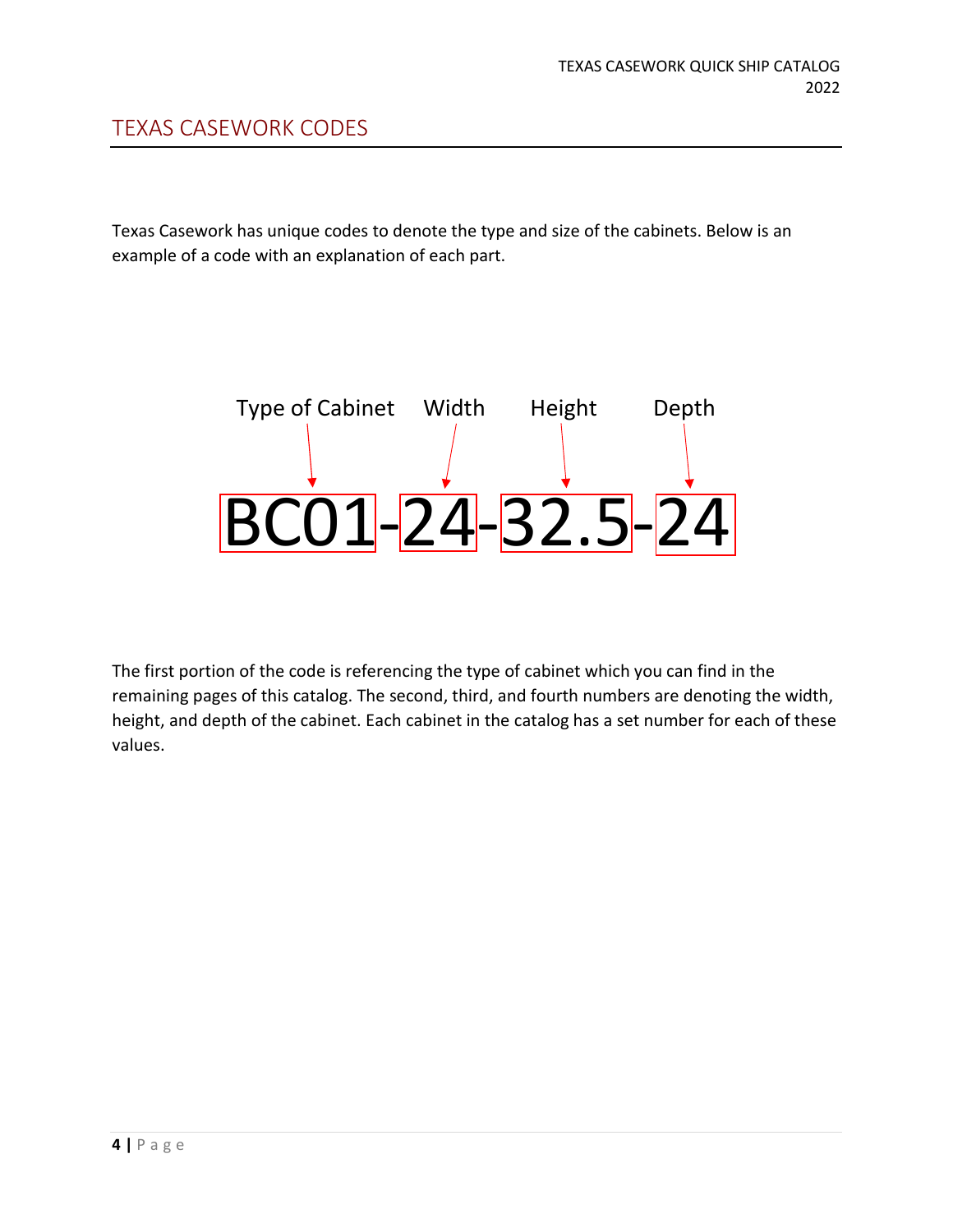### BASE CABINETS



OPEN BASE CABINET WITH ONE ADJUSTABLE SHELF

TC CODE: OB01-WW-HH-24

COMMON DIMENSIONS IN INCHES: Width: 12, 15, 18, 21, 24, 27, 30, 33, 36, 39, 42, 45, 48 Height: 32.5 & 32.25 (ADA Height) Depth: 24

BASE CABINET WITH TWO DOORS & ONE ADJUSTABLE SHELF

TC CODE: BC01-WW-HH-24

COMMON DIMENSIONS IN INCHES: Width: 24, 27, 30, 33, 36, 39, 42, 45, 48 Height: 32.5 & 32.25 (ADA Height) Depth: 24





BASE CABINET WITH ONE DOOR (LEFT SWING) & ONE ADJUSTABLE SHELF

TC CODE: BC01L-WW-HH-24

COMMON DIMENSIONS IN INCHES: Width: 12, 15, 18, 21, 24 Height: 32.5 & 32.25 (ADA Height) Depth: 24

BASE CABINET WITH ONE DOOR (RIGHT SWING) & ONE ADJUSTABLE SHELF

TC CODE: BC01R-WW-HH-24

COMMON DIMENSIONS IN INCHES: Width: 12, 15, 18, 21, 24 Height: 32.5 & 32.25 (ADA Height) Depth: 24

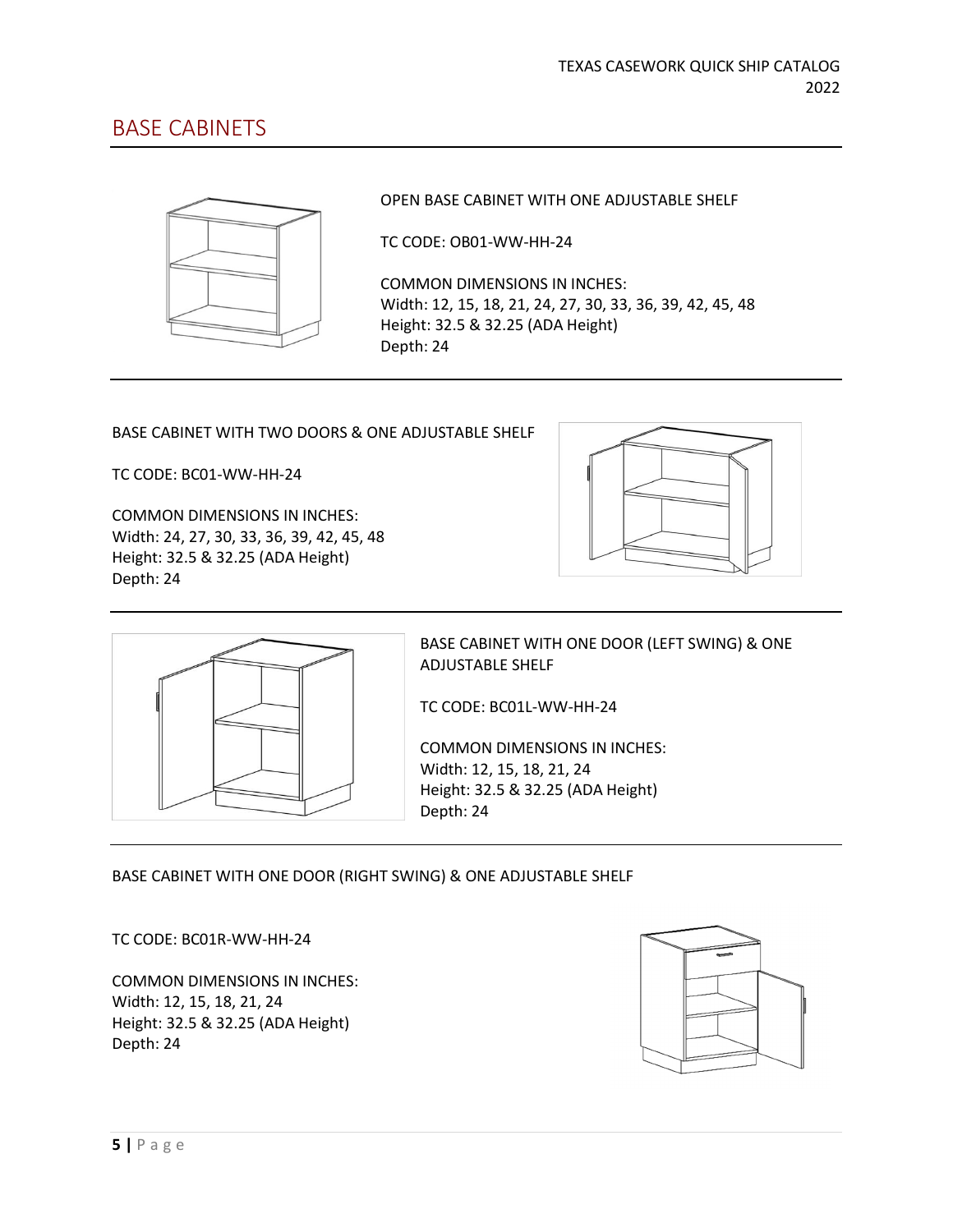### BASE CABINETS (CONT.)



BASE CABINET WITH TWO DOORS, ONE DRAWER & ONE ADJUSTABLE SHELF

TC CODE: BC02-WW-HH-24

COMMON DIMENSIONS IN INCHES: Width: 24, 27, 30, 33, 36, 39, 42, 45, 48 Height: 32.5 & 32.25 (ADA Height) Depth: 24

#### BASE CABINET WITH TWO DOORS, TWO DRAWERS & ONE ADJUSTABLE SHELF

TC CODE: BC03-WW-HH-24

COMMON DIMENSIONS IN INCHES: Width: 24, 27, 30, 33, 36, 39, 42, 45, 48 Height: 32.5 & 32.25 (ADA Height) Depth: 24





BASE CABINET WITH ONE DOOR (LEFT SWING), ONE DRAWER & ONE ADJUSTABLE SHELF

TC CODE: BC03L-WW-HH-24

COMMON DIMENSIONS IN INCHES: Width: 12, 15, 18, 21, 24 Height: 32.5 & 32.25 (ADA Height) Depth: 24

#### BASE CABINET WITH ONE DOOR (RIGHT SWING), ONE DRAWER & ONE ADJUSTABLE SHELF

TC CODE: BC03R-WW-HH-24

COMMON DIMENSIONS IN INCHES: Width: 12, 15, 18, 21, 24 Height: 32.5 & 32.25 (ADA Height) Depth: 24

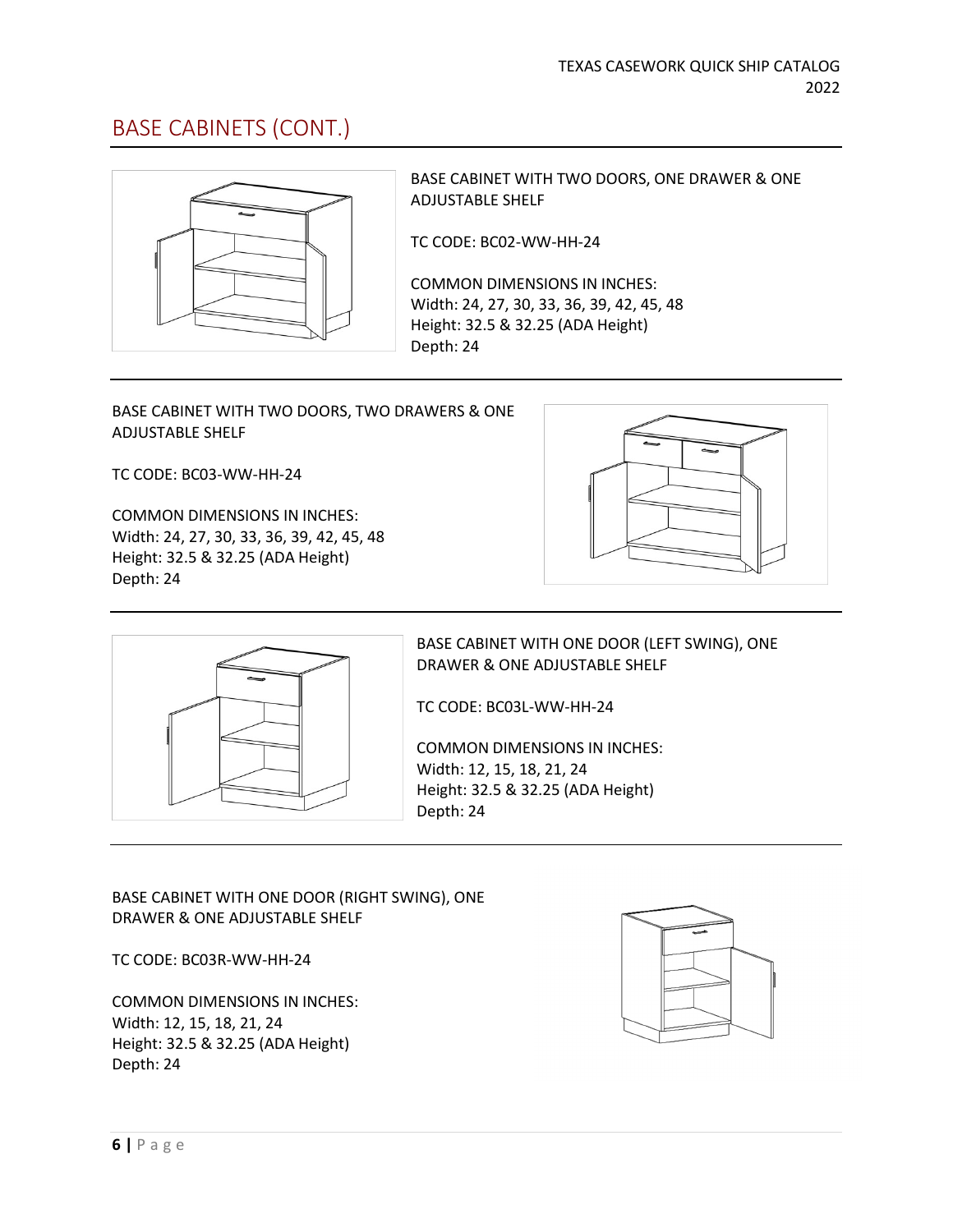### BASE CABINETS (CONT.)



BASE CABINET WITH TWO DRAWERS

TC CODE: DB01-WW-HH-24

COMMON DIMENSIONS IN INCHES: Width: 12, 15, 18, 21, 24, 27, 30, 33, 36, 39, 42, 45, 48 Height: 32.5 & 32.25 (ADA Height) Depth: 24

#### BASE CABINET WITH THREE DRAWERS

TC CODE: DB02-WW-HH-24

COMMON DIMENSIONS IN INCHES: Width: 12, 15, 18, 21, 24, 27, 30, 33, 36, 39, 42, 45, 48 Height: 32.5 & 32.25 (ADA Height) Depth: 24





BASE CABINET WITH FOUR DRAWERS

TC CODE: DB03-WW-HH-24

COMMON DIMENSIONS IN INCHES: Width: 12, 15, 18, 21, 24, 27, 30, 33, 36, 39, 42, 45, 48 Height: 32.5 & 32.25 (ADA Height) Depth: 24

SINK BASE CABINET WITH TWO DOORS (NOT ADA COMPLIANT)

TC CODE: SB01-WW-HH-24

COMMON DIMENSIONS IN INCHES: Width: 15, 18, 21, 24, 27, 30, 33, 36, 39, 42, 45, 48 Height: 32.5 & 32.25 (ADA Height) Depth: 24

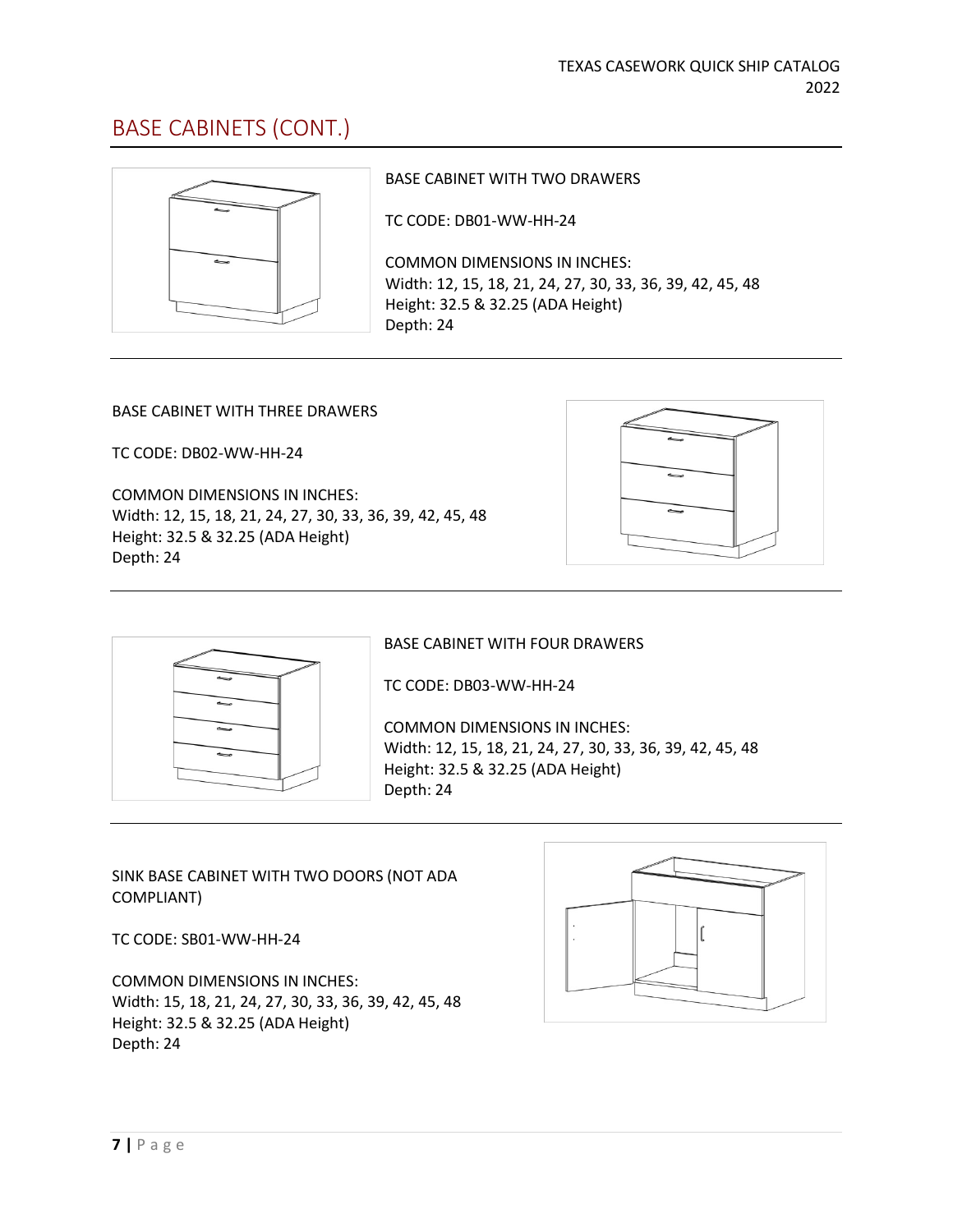### BASE CABINETS (CONT.)



#### ADA COMPLIANT SINK BASE CABINET

TC CODE: SBADA01-WW-HH-24

COMMON DIMENSIONS IN INCHES: Width: 31.5, 36, 39, 42, 45, 48 Height: 32.25 Depth: 24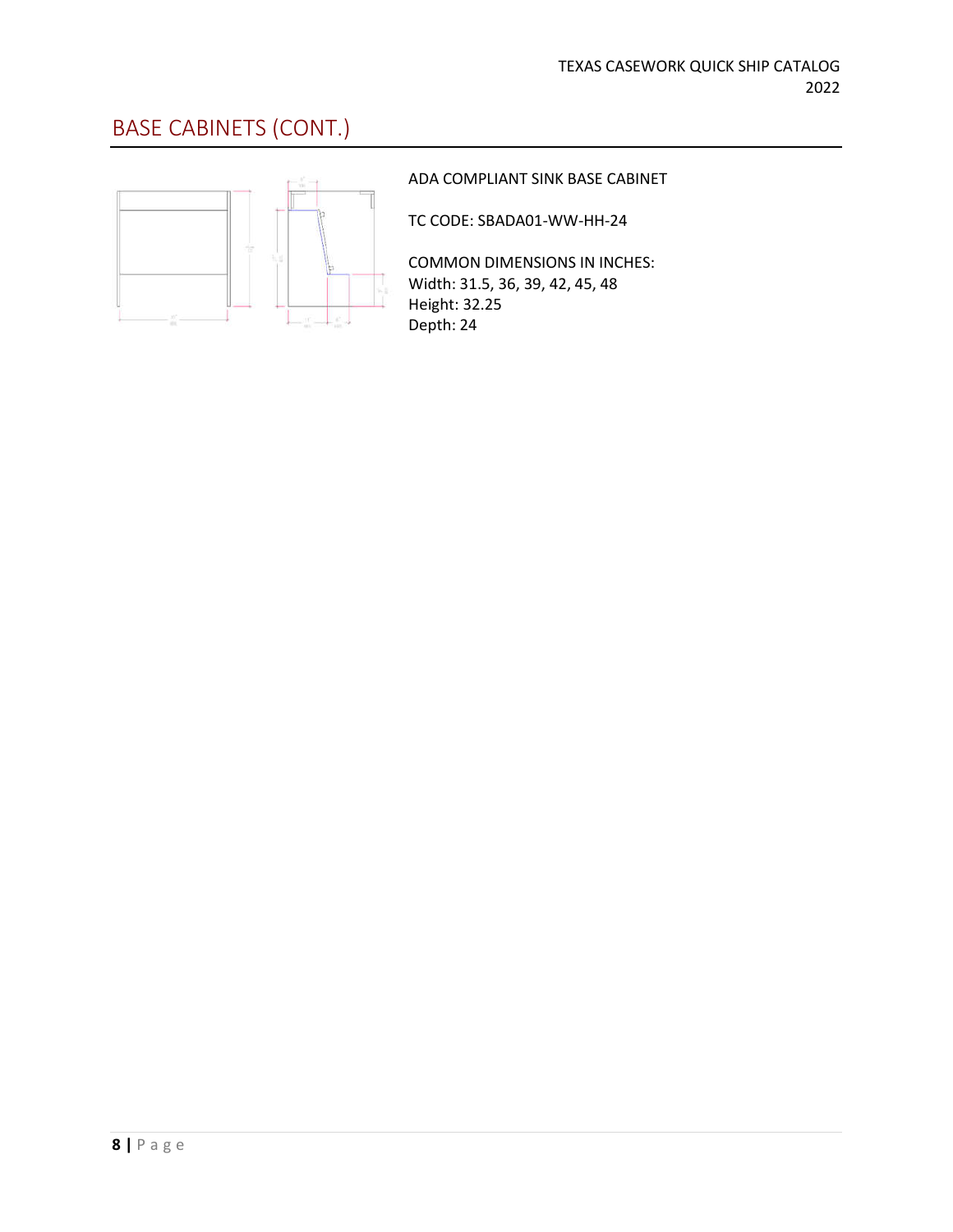### WALL CABINETS



OPEN WALL CABINET WITH TWO ADJUSTABLE SHELVES

TC CODE: OW01-WW-HH-DD

COMMON DIMENSIONS IN INCHES: Width: 12, 15, 18, 21, 24, 27, 30, 33, 36, 39, 42, 45, 48 Height: 16, 18, 24, 27 Depth: 12 & 14

WALL CABINET WITH TWO DOORS & TWO ADJUSTABLE **SHELVES** 

TC CODE: WC01-WW-HH-DD

COMMON DIMENSIONS IN INCHES: Width: 24, 27, 30, 33, 36, 39, 42, 45, 48 Height: 16, 18, 24, 27 Depth: 12 & 14





WALL CABINET WITH ONE DOOR (LEFT SWING) & TWO ADJUSTABLE SHELVES

TC CODE: WC01L-WW-HH-DD

COMMON DIMENSIONS IN INCHES: Width: 12, 15, 18, 21, 24 Height: 16, 18, 24, 27 Depth: 12 & 14

WALL CABINET WITH ONE DOOR (RIGHT SWING) & TWO ADJUSTABLE SHELVES

TC CODE: WC01L-WW-HH-DD

COMMON DIMENSIONS IN INCHES: Width: 12, 15, 18, 21, 24 Height: 16, 18, 24, 27 Depth: 12 & 14

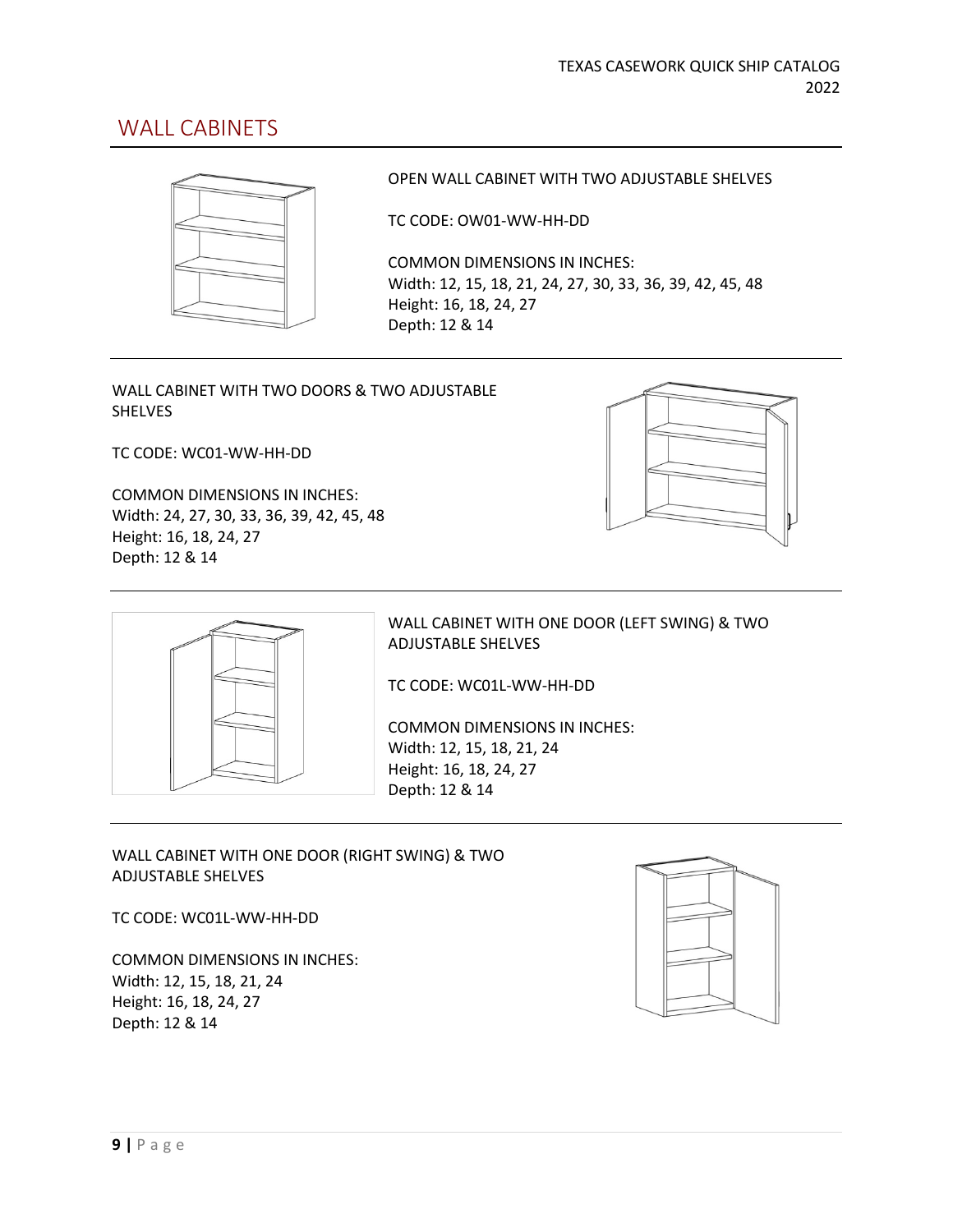### WALL CABINETS (CONT.)



WALL CABINET WITH TWO GLASS DOORS & TWO ADJUSTABLE SHELVES

TC CODE: WCG01-WW-HH-DD

COMMON DIMENSIONS IN INCHES: Width: 24, 27, 30, 33, 36, 39, 42, 45, 48 Height: 16, 18, 24, 27 Depth: 12 & 14

#### WALL CABINET WITH ONE GLASS DOOR (LEFT SWING) & TWO ADJUSTABLE SHELVES

TC CODE: WCG01L-WW-HH-DD

COMMON DIMENSIONS IN INCHES: Width: 12, 15, 18, 21, 24 Height: 16, 18, 24, 27 Depth: 12 & 14





WALL CABINET WITH ONE GLASS DOOR (RIGHT SWING) & TWO ADJUSTABLE SHELVES

TC CODE: WCG01R-WW-HH-DD

COMMON DIMENSIONS IN INCHES: Width: 12, 15, 18, 21, 24 Height: 16, 18, 24, 27 Depth: 12 & 14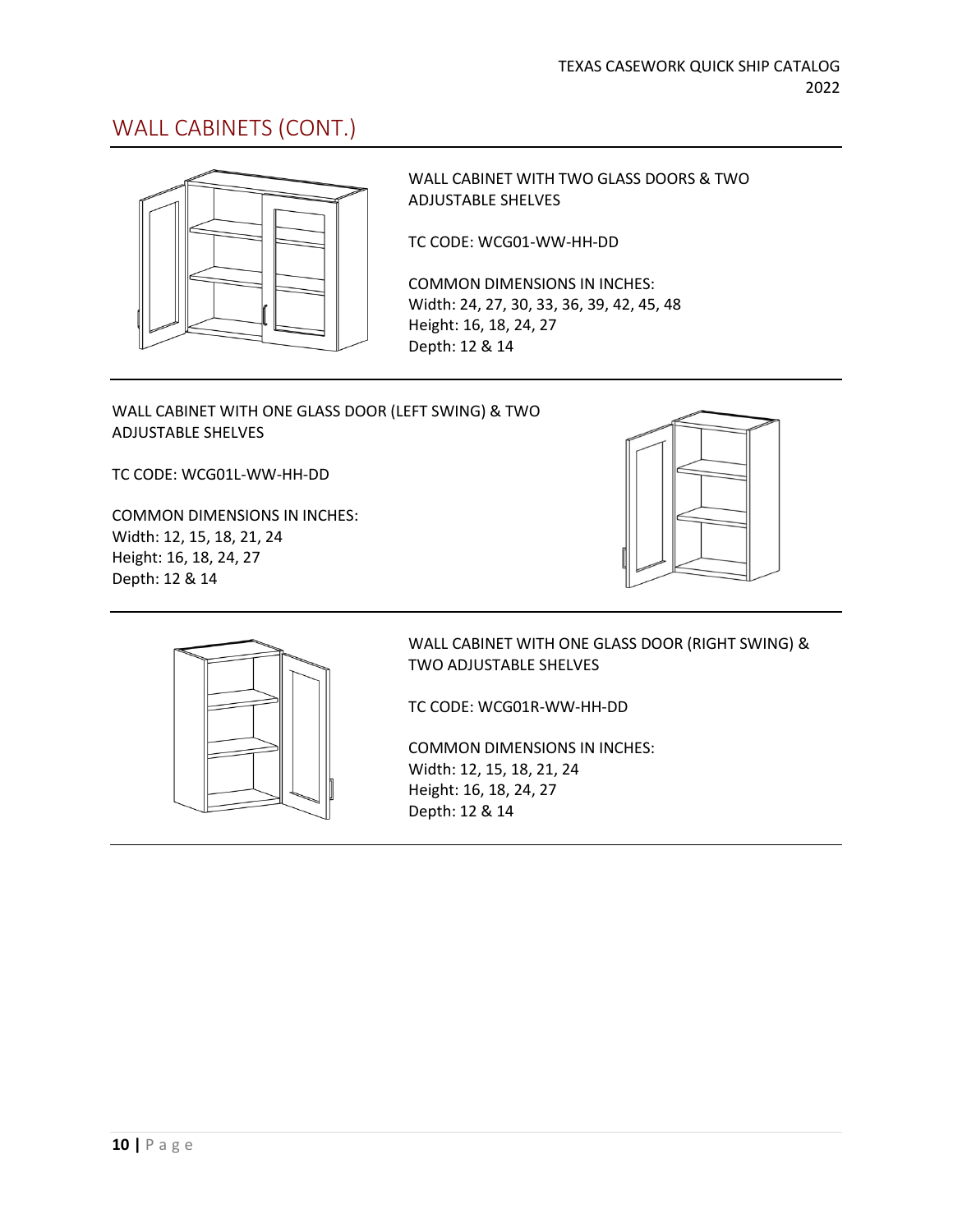### TALL CABINETS



OPEN MAIL SLOT HUTCH

TC CODE: MSH01-WW-HH-DD

COMMON DIMENSIONS IN INCHES: Width: 30, 33, 36, 39, 42, 45, 48 Height: 24, 30, 36 Depth: 12, 14, 16, 18, 21, 24

#### OPEN TALL CABINET WITH FIVE ADJUSTABLE SHELVES

TC CODE: OT01-WW-HH-DD

COMMON DIMENSIONS IN INCHES: Width: 24, 27, 30, 33, 36, 39, 42, 45, 48 Height: 60, 66, 72, 78, 84 Depth: 18, 21, 24, 30



TALL CABINET WITH TWO DOORS & FIVE ADJUSTABLE SHELVES

TC CODE: TC01-WW-HH-DD

COMMON DIMENSIONS IN INCHES: Width: 24, 27, 30, 33, 36, 39, 42, 45, 48 Height: 60, 66, 72, 78, 84 Depth: 18, 21, 24, 30

#### TALL CABINET WITH ONE DOOR (LEFT SWING) & FIVE ADJUSTABLE SHELVES

TC CODE: TC01L-WW-HH-DD

COMMON DIMENSIONS IN INCHES: Width: 24, 27, 30, 33, 36, Height: 60, 66, 72, 78, 84 Depth: 18, 21, 24, 30

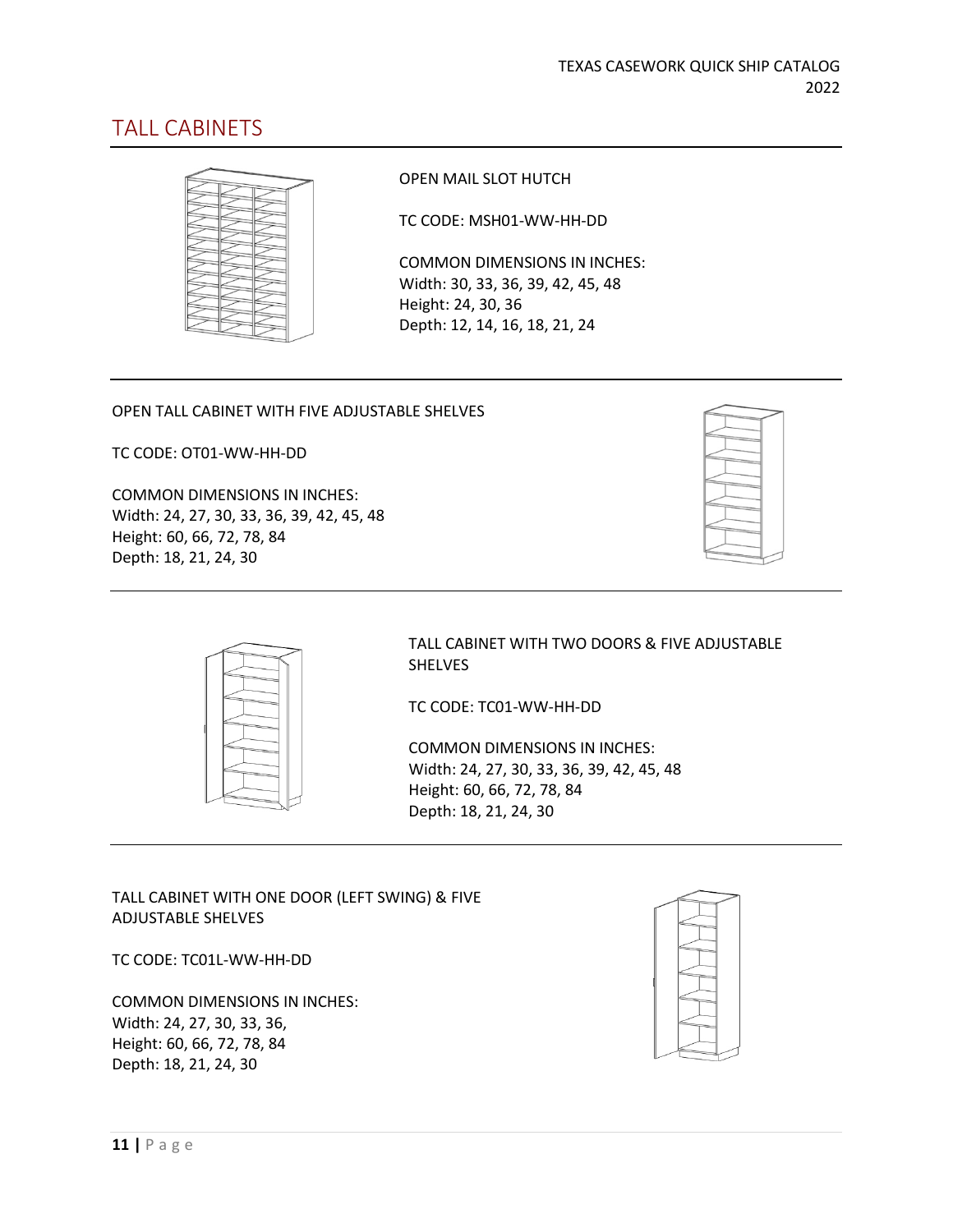### TALL CABINETS (CONT.)



TALL CABINET WITH ONE DOOR (RIGHT SWING) & FIVE ADJUSTABLE SHELVES

TC CODE: TC01R-WW-HH-DD

COMMON DIMENSIONS IN INCHES: Width: 24, 27, 30, 33, 36, Height: 60, 66, 72, 78, 84 Depth: 18, 21, 24, 30

#### TALL CABINET WITH FOUR DOORS (50/50) & FIVE ADJUSTABLE SHELVES

TC CODE: TC01-WW-HH-DD

COMMON DIMENSIONS IN INCHES: Width: 24, 27, 30, 33, 36, 39, 42, 45, 48 Height: 60, 66, 72, 78, 84 Depth: 18, 21, 24, 30





TALL CABINET WITH TWO DOORS (LEFT SWING, 50/50) & FIVE ADJUSTABLE SHELVES

TC CODE: TC02L-WW-HH-DD

COMMON DIMENSIONS IN INCHES: Width: 24, 27, 30, 33, 36, Height: 60, 66, 72, 78, 84 Depth: 18, 21, 24, 30

TALL CABINET WITH TWO DOORS (RIGHT SWING, 50/50) & FIVE ADJUSTABLE SHELVES

TC CODE: TC02L-WW-HH-DD

COMMON DIMENSIONS IN INCHES: Width: 24, 27, 30, 33, 36, Height: 60, 66, 72, 78, 84 Depth: 18, 21, 24, 30